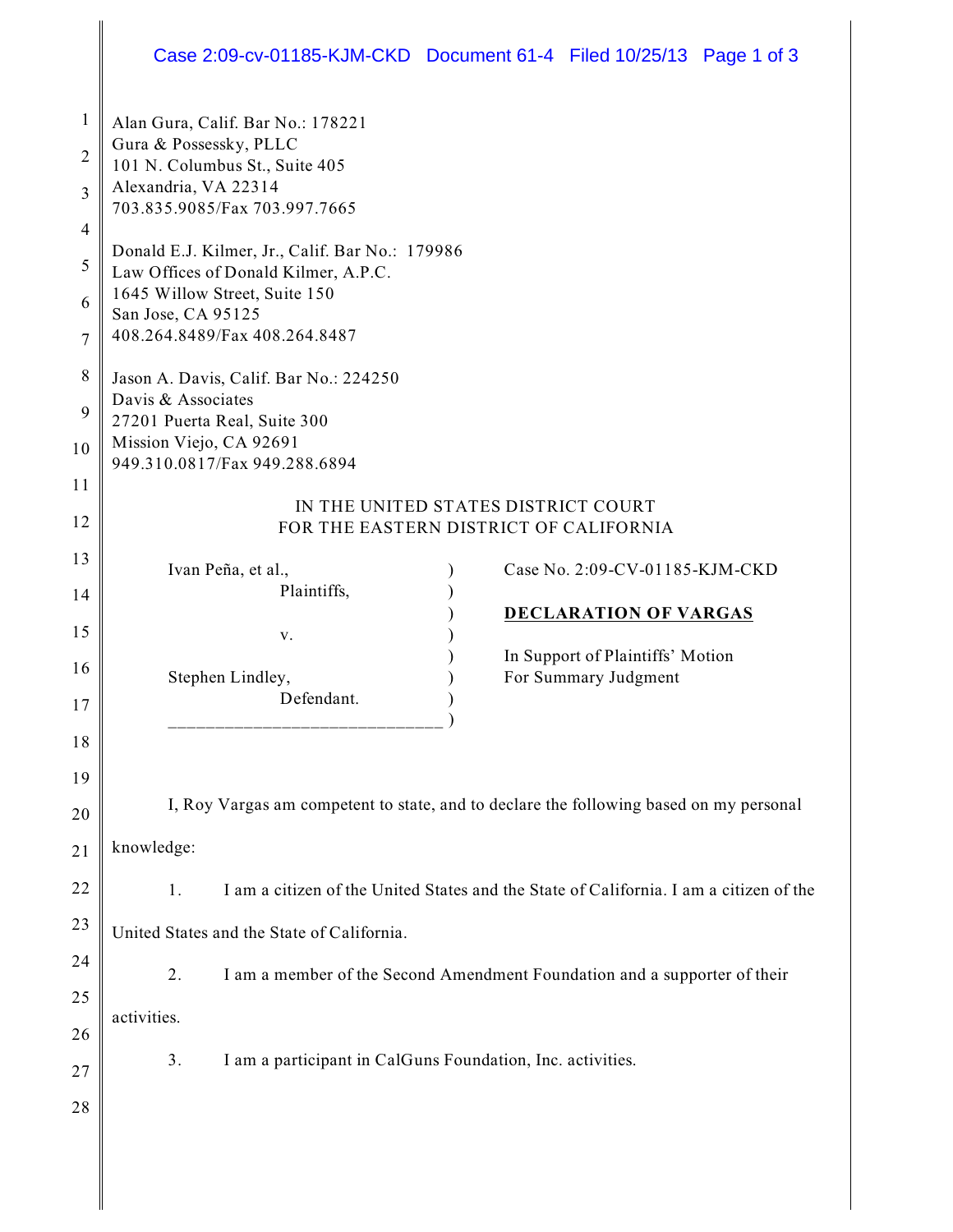## Case 2:09-cv-01185-KJM-CKD Document 61-4 Filed 10/25/13 Page 2 of 3

| $\mathbf{1}$    | I sought to purchase a Glock 21 SF with an ambidextrous magazine release, and<br>4.                    |  |  |
|-----------------|--------------------------------------------------------------------------------------------------------|--|--|
| $\overline{2}$  | have identified a willing seller who stands ready to deliver said handgun to Plaintiff.                |  |  |
| 3               | 5.<br>However, I cannot lawfully purchase and take possession of the handgun as that                   |  |  |
| 4<br>5          | handgun is not listed on the California Handgun Roster.                                                |  |  |
| 6               | I fear arrest, prosecution, fine and incarceration if I complete this handgun purchase.<br>6.          |  |  |
| $\tau$          | Additionally, the fact that California firearms dealers cannot sell this handgun to the public greatly |  |  |
| 8               | limits my access to this handgun, reduces price competition for it, and would cause me to expend       |  |  |
| 9               | money I would otherwise not spend in shipping the handgun from out of state and then transferring it   |  |  |
| 10              | through an in-state dealer, even were that legal.                                                      |  |  |
| 11<br>12        | 7.<br>I was born without an arm below the right elbow.                                                 |  |  |
| 13              | 8.<br>The Glock 21 SF with a standard magazine release is listed on the California                     |  |  |
| 14              | Handgun Roster.                                                                                        |  |  |
| 15              | 9.<br>However, the Glock-21 SF with ambidextrous magazine release is superior for left-                |  |  |
| 16              | handed shooters such myself, as opposed to the approved version of the Glock 21.                       |  |  |
| 17              | I declare under penalty of perjury that the foregoing is true and correct                              |  |  |
| 18<br>19        | Executed this the 24 <sup>th</sup> day of October, 2013, in Covina, California.                        |  |  |
| 20              |                                                                                                        |  |  |
| $\overline{21}$ |                                                                                                        |  |  |
| 22              | Roy Vargas                                                                                             |  |  |
| 23              |                                                                                                        |  |  |
| 24              |                                                                                                        |  |  |
| 25<br>26        |                                                                                                        |  |  |
| 27              |                                                                                                        |  |  |
| 28              |                                                                                                        |  |  |
|                 |                                                                                                        |  |  |